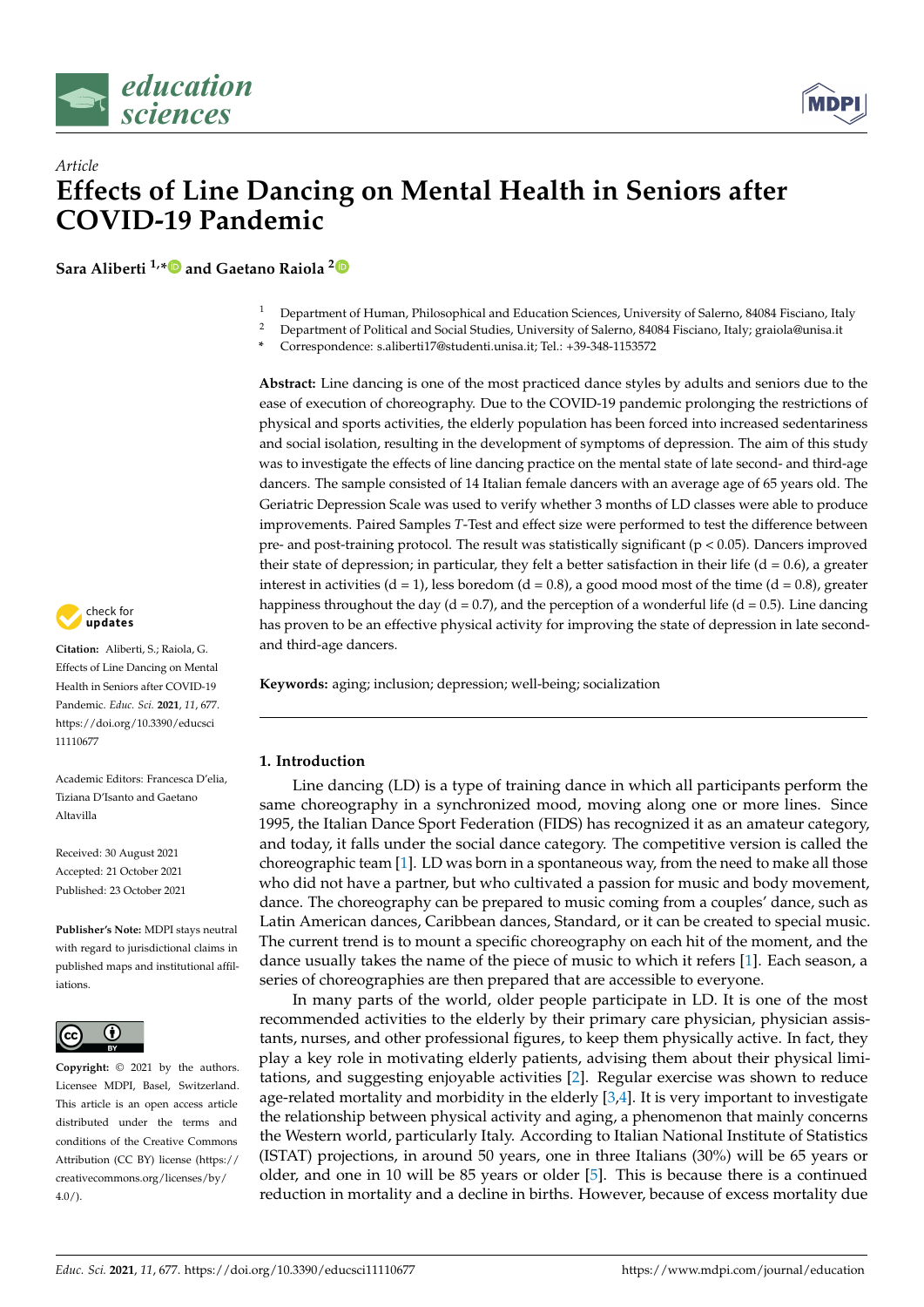to COVID-19, the latest ISTAT data show a slight reduction in average life expectancy of minus 1.3 years for men and minus 1 year for women, with a retreat of about 10 years in life expectancy levels [\[5\]](#page-6-4). According to projections by the National Institute of Statistics (ISTAT), in about 50 years, one Italian in three (30%) will be 65 or older, and one in 10 will be 85 or older [\[5\]](#page-6-4). Globally, according to the World Health Organization (WHO), by 2050, 2 billion people will be 60 years of age or older, compared to 1 billion in 2020 [\[6\]](#page-6-5). The aging population presents a challenge for fitness and sports instructors because they must try to engage the older population as much as possible to ensure healthy and active aging. The majority of the elderly population does not satisfy the physical activity levels recommended by the World Health Organization (WHO). The WHO's 2016–2025 strategy recommends the same levels of physical activity for those over 65 as recommended for adults 18–64, with the addition of balance, mobility, and strength exercises [\[7\]](#page-6-6). As the population of seniors increases, therefore it will become vital for family physicians to advise sedentary patients to become physically active. According to various studies, dancing for the elderly provides numerous benefits [\[8,](#page-6-7)[9\]](#page-6-8). On a physical level, dancing involves greater control of the muscles due to the variations in timing and rhythm of choreography steps and an improvement in joint ROM given by the extensive movements that affect the entire body. Good mobility is fundamental to the elderly person's daily life, as it allows them to perform the tasks of daily living and have greater independence. Muscles and joints in good condition protect bone health to prevent osteoporosis. At the cardiovascular level, constant movement oxygenates the blood, improving cardiorespiratory function and preventing atherosclerosis [\[10\]](#page-6-9). Those who dance often have an interest in keeping fit to improve their performance and appearance; consequently, they will be incentivized to eat healthy foods, thus preventing metabolic diseases [\[11\]](#page-6-10). Memorizing choreography implies that the mind and body are coordinated and always active, working on cognitive function [\[12\]](#page-6-11). Finally, there is the improvement in mood provided by socialization with peers and music. In fact, the results of a study [\[13\]](#page-7-0) showed that the practice of LD resulted in high involvement, active and successful aging, health and well-being, social connection, and purposeful leisure time.

Various studies highlight that the onset of depression in old age is increasingly common, especially in women [\[14](#page-7-1)[,15\]](#page-7-2). The WHO defines depression as one of the four giants of geriatrics [\[16\]](#page-7-3). From Silver Steps—an Italian public health surveillance system that collects information on health and behavioral risk factors related to the onset or complications of chronic non-communicable diseases on the Italian population over 65 years old, including levels of physical activity, to describe the quality of life and the needs for care and assistance of elderly, with a new look at the phenomenon of healthy and active aging (WHO)—interesting data emerged during the four-year period 2016–2019. It was estimated that 13 out of 100 over-65s suffer from depressive symptoms [\[17\]](#page-7-4). The most common causes may be due to retirement, restriction of a circle of friends, isolation, presence of illness, and stress. Social isolation is a predictor of mortality on par with smoking, high blood pressure, obesity, and high cholesterol [\[18\]](#page-7-5). In particular, the COVID-19 pandemic, with physical and sports activities restrictions, has forced the entire population into social isolation [\[19](#page-7-6)[,20\]](#page-7-7), worsening the situation for the elderly [\[21\]](#page-7-8). Constant exposure to high levels of stress, such as those caused by COVID-19 among the elderly, in fact, can lead to depression, causing mental health problems [\[22\]](#page-7-9). Several studies have shown acute stress disorder, post-traumatic stress disorder, and an increased propensity to experience anxiety and insomnia states in the days immediately following the end of isolation [\[23](#page-7-10)[,24\]](#page-7-11). Separation from relationships, therefore, may put adults and older adults at greater risk for depression and anxiety [\[25\]](#page-7-12).

For this reason, during the recovery towards normality, it is even more important to involve the elderly in socializing activities, such as LD. It is also recommended to propose programs that can meet the basic movement needs of the special population, taking into account the new regulations due to the pandemic [\[26,](#page-7-13)[27\]](#page-7-14). Several studies have shown that exercise can result in decreased depression status in the elderly [\[28,](#page-7-15)[29\]](#page-7-16).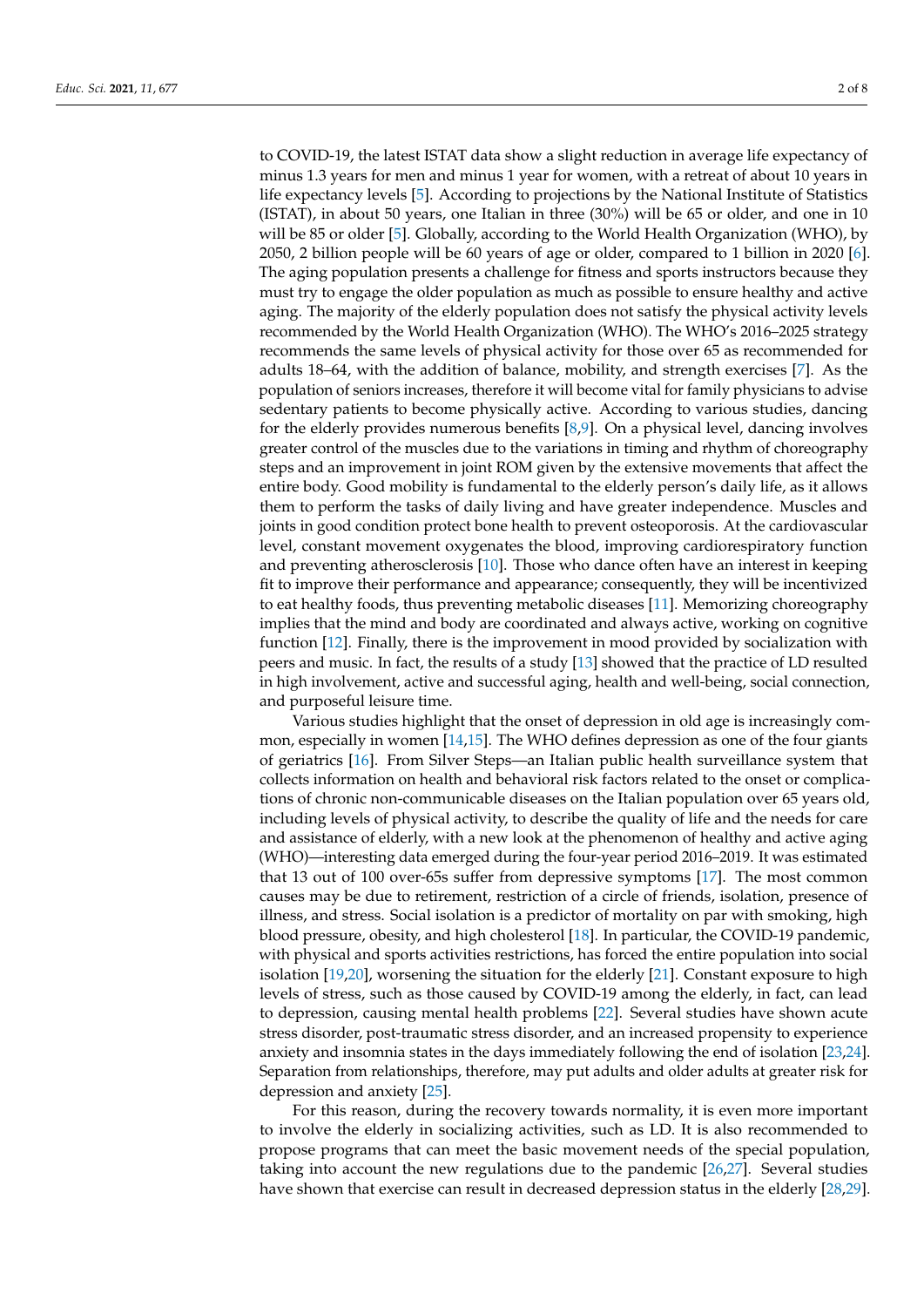However, more research is needed to support the arguments about the effectiveness of LD to improve the mental state of the elderly. The aim of the present study was to analyze the depression status of late second- and third-age dancers following the resumption of activities previously limited by COVID-19 and to verify if three months of taking an LD course were able to improve their mental health status. It is important to prevent the risk of depression, as this pathology negatively affects the quality of life, making it difficult to perform most of the Activities of Daily Living (ADL), which represent a substrate of fundamental skills for the elderly and whose loss of autonomy in performing even one of them is considered a disabling condition [\[30\]](#page-7-17).

### **2. Methods**

### *2.1. Design and Participants*

The present study was designed to describe the characteristics of 14 Italian female dancers of the late second and third ages (age, Mean  $\pm$  standard deviation [SD] = 65  $\pm$ 5.29 years old) randomly selected from a dance studio, using cluster analysis. All the participants already attended the same dance studio, but due to pandemic restrictions, they had not danced for about a year and a half. None of them performed any activities at home. Inclusion criteria were: age over 50 years, absence of conditions that impair physical activity, and GDS score greater than 5. Three participants did not meet the requirements and were excluded from the study, even though they participated in the dance classes. None of them took antidepressant medicines. Informed consent was obtained from the participants, and the data were treated anonymously.

#### *2.2. Training Protocol*

A dance-training program was applied to the participants three days a week for 3 months. Each lesson had a duration of 60/65 min and was divided into warm-up with a duration of 15 min, a central phase for 35/40 min, and a cool down for 10 min. The warm-up phase consisted of mobility exercises starting from the neck, shoulders, pelvis, knees, and ankles. Next, a series of technique exercises were proposed to improve the style and execution of choreography. These exercises consisted of performing the basic steps of some Latin American dances, such as jive, samba, cha-cha, and rumba, and Caribbean dances, such as mambo, bachata, salsa, and merengue. After gradually increasing the body temperature to prevent the risk of injury and prepare the body for work, they moved on to the middle phase. The central phase consisted of the explanation of an LD, the music of which came from one of the hits of the moment. The choreography was divided into sequences, explained without music, and repeated first at a slow speed and then with music. A standard division of a choreography included: first block, second block, chorus (all  $\times$  2), third block or bridge, chorus, and final. All sequences could be performed in one, two, three, or four walls or in the diagonals. Finally, cool down consisted of passive stretching and breathing exercises, with relaxing music in the background.

#### *2.3. Data Collection*

In order to evaluate the effect of dance training on depression of the elderly, we applied the 15-item Geriatric Depression Scale [\[31\]](#page-7-18), a tool for measuring depression in older adults, developed from the original 30-item by Yesavage et al., [\[32\]](#page-7-19). The score ranged from zero to 15: a score of zero to five indicated a normal range, six to nine indicated possible depression, and a score from ten to fifteen indicated probable presence of depression. The questionnaire was composed of 15 items to which it was necessary to answer "yes" or "no". Questions 1, 5, 7, 11, and 13 were scored zero for "yes" and one for "no", while the remaining questions were scored inversely, as shown in Table [1.](#page-3-0) This form can be completed in approximately 5 to 7 min. Participants received the paper questionnaire on the first day of class, explaining that they wanted to assess their mental state. It was specified that completion would take a few minutes and that it would be repeated three months later, at the end of the summer dance class, to see if the responses would change over time. This would provide a clear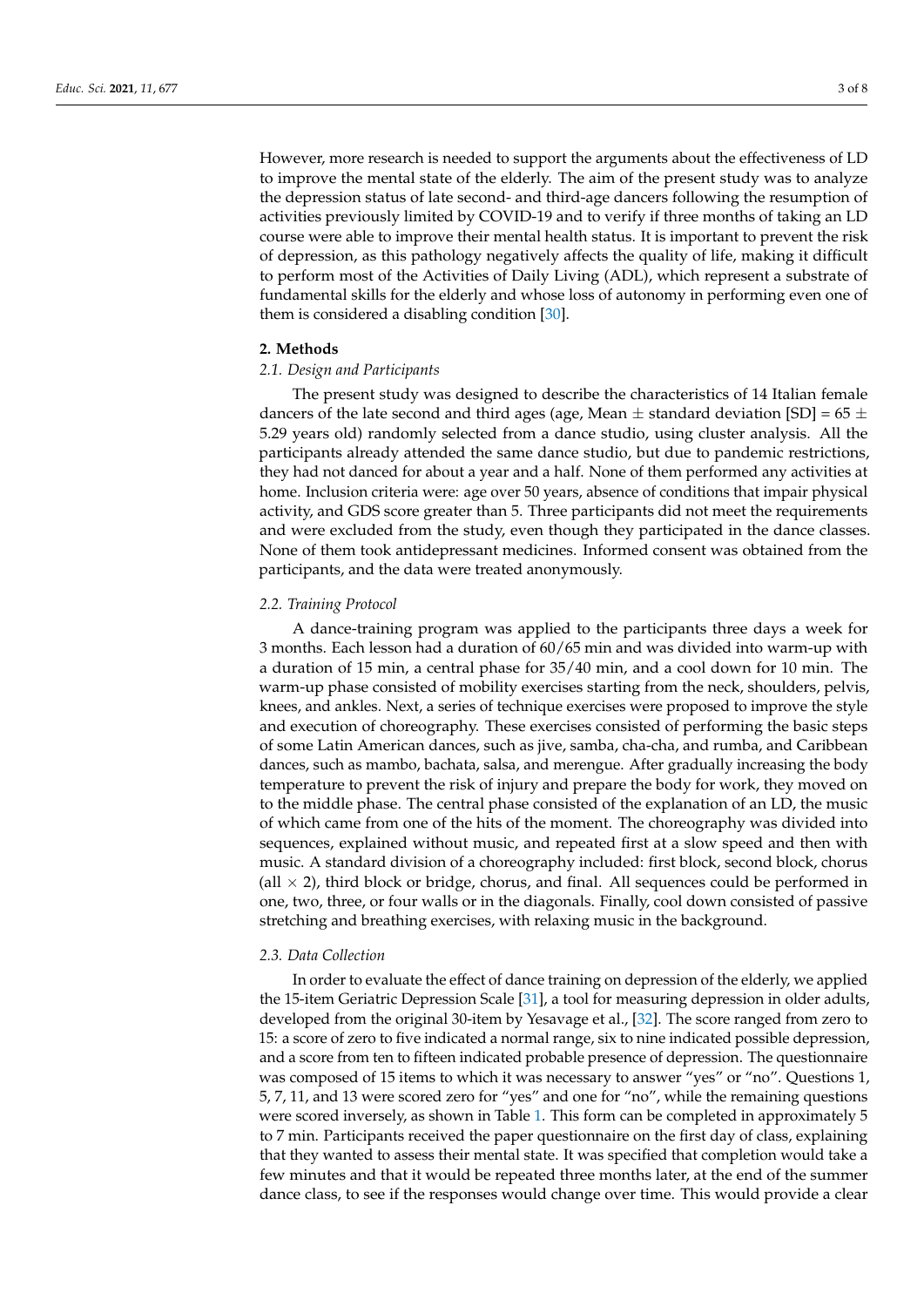picture of the subjects' depression status. None of the participants evaded completing the questionnaire.

<span id="page-3-0"></span>**Table 1.** GDS.

|     | Item                                                         | Yes          | No           |
|-----|--------------------------------------------------------------|--------------|--------------|
| 1.  | Are you fundamentally satisfied with your life?              | $\Omega$     | $\mathbf{1}$ |
| 2.  | Have you given up many activities and interests?             | $\mathbf{1}$ | $\Omega$     |
| 3.  | Do you feel that your life is empty?                         | 1            | $\theta$     |
| 4.  | Are you often bored?                                         | $\mathbf{1}$ | $\Omega$     |
| 5.  | Are you in a good mood most of the time?                     | $\Omega$     | 1            |
| 6.  | Are you afraid something bad is going to happen to you?      | 1            | $\Omega$     |
| 7.  | Do you feel happy most of the time?                          | $\theta$     | 1            |
| 8.  | Do you often feel unable to respond?                         | $\mathbf{1}$ | $\Omega$     |
| 9.  | Would you rather stay home than go out and do new things?    | 1            | $\Omega$     |
| 10. | Do you think you have more memory problems than most people? | 1            | $\Omega$     |
| 11. | Do you think life is wonderful now?                          | $\Omega$     | 1            |
| 12. | Do you think the way you feel now is rather worthless?       | 1            | $\theta$     |
| 13. | Do you feel energized?                                       | $\Omega$     | 1            |
| 14. | Do you feel that your situation is hopeless?                 | $\mathbf{1}$ | $\Omega$     |
| 15. | Do you think that most people are better off than you are?   | 1            | 0            |

## *2.4. Statistical Analysis*

Descriptive statistics were used to summarize participants' responses. A statistical Shapiro–Wilk test was performed to verify if the dependent variable was normally distributed and Levene's test to determine the homogeneity of variance. A Paired Samples *T*-Test was performed to determine significant differences over time for each dependent variable. The effect size (ES), which allows comparison between each item, was interpreted according to Cohen's d index [\[33\]](#page-7-20) as ignored  $(0.00 \leq ES \leq 0.20)$ , small  $(0.20 \leq ES \leq 0.50)$ , moderate (0.50  $\leq$  ES < 0.80), large (0.80  $\leq$  ES < 1.30), and a very large effect (1.30  $\leq$  ES). Statistical significance was set at p < 0.05. Data analysis was performed using the Statistical Package for Social Science software (IBM SPSS Statistics for Windows, version 25.0. Armonk, NY, USA).

#### **3. Results**

A detailed description of the participants' GDS scale scores obtained before and after the three-month group dance course is shown in Table [2,](#page-4-0) while their ranking according to the GDS Index is shown in Table [3.](#page-4-1)

A statistically significant result emerged comparing pre- and post-intervention depression status scores (t =  $9,602$ ; p < 0.05). A detailed description is shown in Table [4.](#page-4-2)

Cohen's d showed that Item 2, 4, and 5 had a large effect ( $ES = 0.8-1$ ); Item 1, 7, and 11 had a moderate effect ( $ES = 0.5 - 0.7$ ); Item 3, 9, and 13 had a small effect ( $ES = 0.2 - 0.3$ ); and Item 6, 8, 10, 12, 14, and 15 had an ignored effect (ES =  $-0.1-0.1$ ). A detailed description is shown in Table [5.](#page-4-3)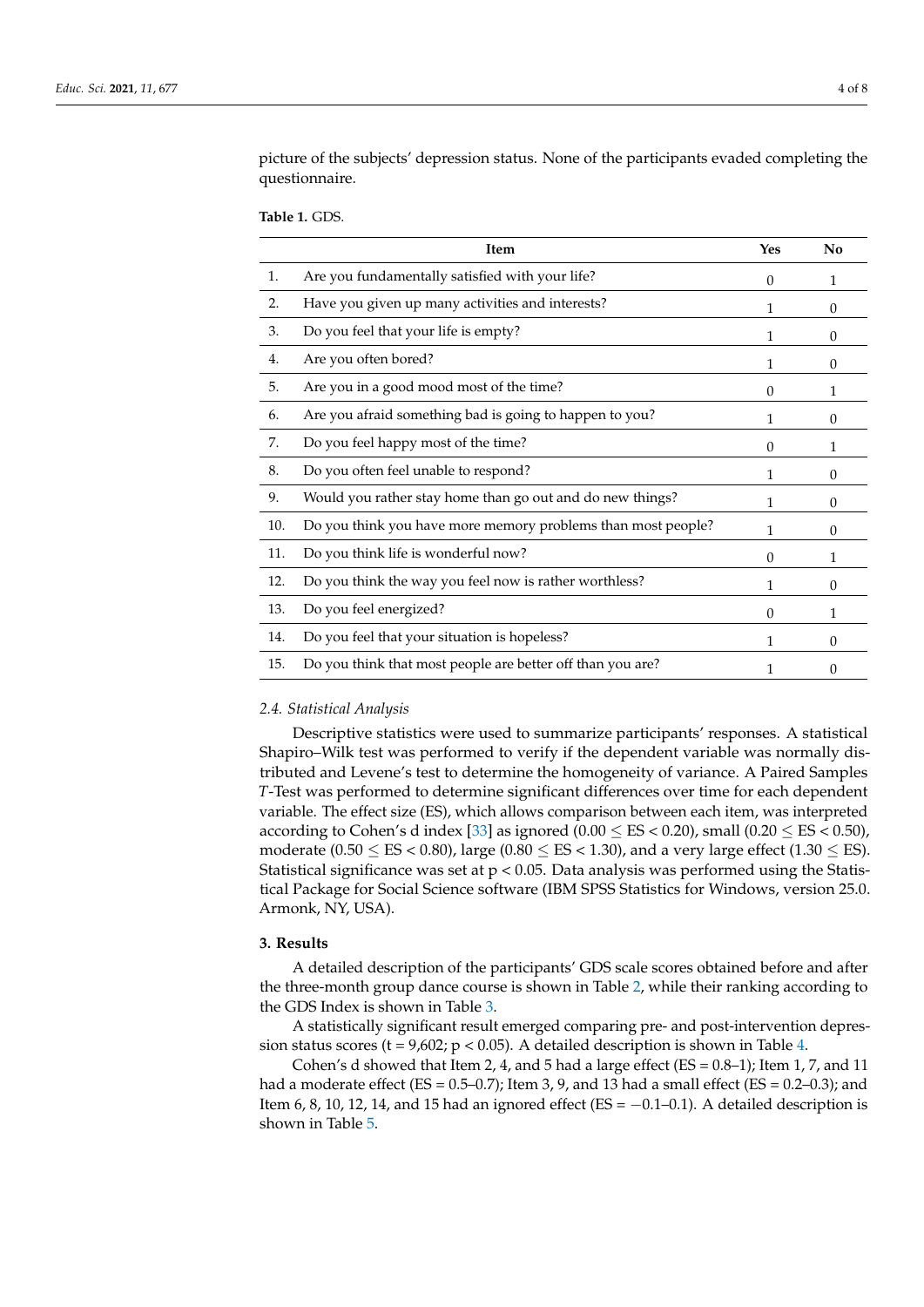| Cases     | <b>Score Pre</b> | <b>Score Post</b> |
|-----------|------------------|-------------------|
| Dancer 1  | 8                | 6                 |
| Dancer 2  | 10               |                   |
| Dancer 3  | 8                | n                 |
| Dancer 4  | ⇁                | 5                 |
| Dancer 5  | 9                | 6                 |
| Dancer 6  | 14               | 10                |
| Dancer 7  | 8                | 4                 |
| Dancer 8  | 8                | 6                 |
| Dancer 9  | 12               | 7                 |
| Dancer 10 | 11               | h                 |
| Dancer 11 | 8                | 5                 |
| Dancer 12 | 11               | 9                 |
| Dancer 13 | ⇁                | 5                 |
| Dancer 14 |                  |                   |

<span id="page-4-0"></span>**Table 2.** Pre- and post-intervention GDS score.

<span id="page-4-1"></span>**Table 3.** GDS Index.

|                                 | Range          | Pre | Post |
|---------------------------------|----------------|-----|------|
| Possible presence of depression | $10-15$ points |     |      |
| Possible depression             | 6–9 points     |     |      |
| Improbable depression           | $0-5$ points   |     |      |

**Table 4.** Paired Samples *T*-Test between pre- and post-GDS scores.

<span id="page-4-2"></span>

|     |          |         | <b>Paired Differences</b> |                       |                                          |         |       |    | Sign.       |
|-----|----------|---------|---------------------------|-----------------------|------------------------------------------|---------|-------|----|-------------|
|     |          | Mean    | Standard                  | <b>Standard Error</b> | 95% Confidence Interval<br>of Difference |         |       | gl | (Two Tails) |
|     |          |         | <b>Deviation</b>          | of Mean               | Lower                                    | Upper   |       |    |             |
| GDS | Pre-post | 2.92857 | 1.14114                   | 0.30498               | 2.26970                                  | 3.58745 | 9.602 | 13 | 0.000       |

**Table 5.** Comparison of each item between pre- and post-intervention using Means ± SD and effect size (ES).

<span id="page-4-3"></span>

| <b>GDS</b> Item |                                                                 | Mean $\pm$ SD |               | Cohen's d |                         |
|-----------------|-----------------------------------------------------------------|---------------|---------------|-----------|-------------------------|
|                 |                                                                 | Pre           | Post          | D Value   | <b>Effect Size (ES)</b> |
| 1.              | Are you fundamentally satisfied with your life?                 | $0.8 \pm 0.3$ | $0.5 \pm 0.5$ | 0.6       | Moderate                |
| 2.              | Have you given up many activities and interests?                | $1\pm 0$      | $0.4 \pm 0.5$ | 1         | Large                   |
| 3.              | Do you feel that your life is empty?                            | $0.4 \pm 0.5$ | $0.2 \pm 0.4$ | 0.2       | Small                   |
| 4.              | Are you often bored?                                            | $1\pm 0$      | $0.5 \pm 0.5$ | 0.8       | Large                   |
| 5.              | Are you in a good mood most of the time?                        | $0.8 \pm 0.3$ | $0.4 \pm 0.5$ | 0.8       | Large                   |
| 6.              | Are you afraid something bad is going to happen to you?         | $0.2 \pm 0.4$ | $0.3 \pm 0.4$ | $-0.1$    | Ignored                 |
| 7.              | Do you feel happy most of the time?                             | $0.7 \pm 0.4$ | $0.5 \pm 0.4$ | 0.7       | Moderate                |
| 8.              | Do you often feel unable to respond?                            | $0.7 \pm 0.4$ | $0.6 \pm 0.4$ | 0.1       | Ignored                 |
| 9.              | Would you rather stay home than go out and do new things?       | $0.1 \pm 0.3$ | $\Omega$      | 0.3       | Small                   |
| 10.             | Do you think you have more memory problems than most<br>people? | $0.5 \pm 0.5$ | $0.5 \pm 0.5$ | $\theta$  | Ignored                 |
| 11.             | Do you think life is wonderful now?                             | $0.7 \pm 0.4$ | $0.5 \pm 0.5$ | 0.5       | Moderate                |
| 12.             | Do you think the way you feel now is rather worthless?          | $0.3 \pm 0.4$ | $0.3 \pm 0.4$ | $\Omega$  | Ignored                 |
| 13.             | Do you feel energized?                                          | $0.3 \pm 0.4$ | $0.2 \pm 0.4$ | 0.3       | Small                   |
| 14.             | Do you feel that your situation is hopeless?                    | $0.3 \pm 0.4$ | $0.2 \pm 0.4$ | 0.1       | Ignored                 |
| 15.             | Do you think that most people are better off than you are?      | $0.8 \pm 0.3$ | $0.8 \pm 0.3$ | $\theta$  | Ignored                 |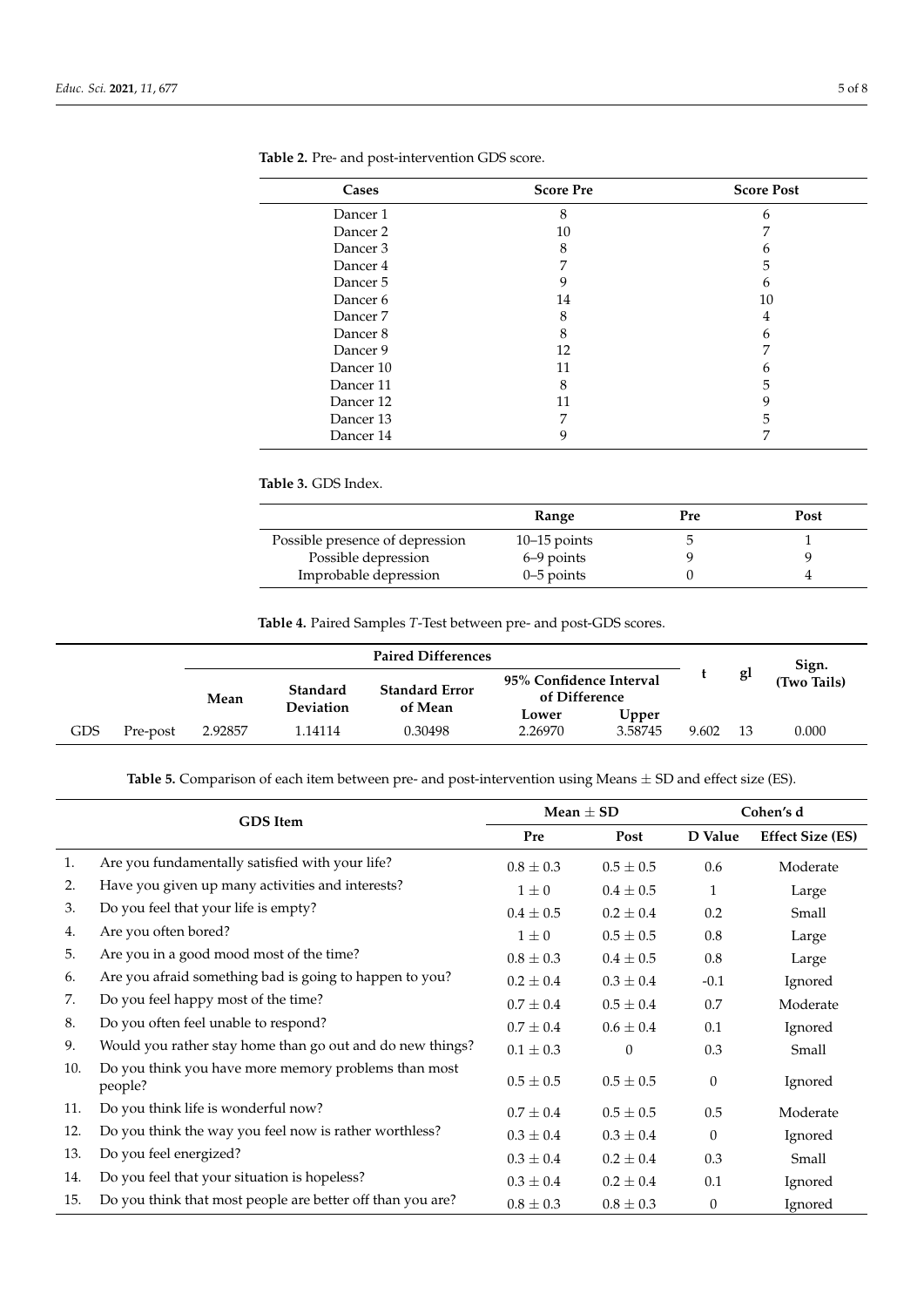## **4. Discussion**

This study aimed to examine the effects of LD on depression in the late second and third ages. Results showed that 3 months of the LD course was able to reduce participants' depression status. All participants improved their GDS scale scores. Before returning to dance, whose suspension of classes was due to the COVID-19 pandemic, dancers had negative feelings. In fact, they were not satisfied with their lives (Item 1), had lost interest in various activities (Item 2), were bored most of the time (Item 4), were in a bad mood all day (Item 5), and had the perception that the rest of the people were better off (Item 15), as shown in Table [5.](#page-4-3) In the beginning, there were five dancers who scored between 10 and 15, which implied that depressive symptoms were likely present, while nine others were between the 6 and 9 range, thus with the possible presence of depression. Therefore, most of the dancers showed depressive symptoms. During the 3-month intervention, participants attended the LD course three times a week, which allowed them to improve not only their physical condition but also their social and mental condition especially. By resuming attendance with their dancing mates, all subjects reduced their depressive state. In particular, only one person was at risk for depression despite having an improved GDS score. The other nine, however, were located near the minimum value of the central range, while four dancers were in the 0–5 range. Some aspects addressed in the questionnaire had greater improvements than others. Specifically, dancers experienced greater satisfaction and improvement in their lives (Item 1), greater interest in activities (Item 2), less boredom (Item 4), good mood most of the time (Item 5), greater happiness throughout the day (Item 7), and the perception of a wonderful life (Item 11). Interestingly, most dancers felt quite energetic both pre- and post-intervention (Item 13) and preferred to go out rather than stay indoors (Item 9). This aspect was very important because if they had felt lacking in energy and preferred to stay indoors, they most likely would not have agreed to want to start a dance class. According to other studies [\[34](#page-7-21)[,35\]](#page-7-22), dance helped to develop positive feelings. One aspect that did not change was the perception of having more memory problems than other people. Most likely, this response could have been influenced by the activity performed. LD requires a lot of memory, and very often, some steps are forgotten. Several studies showed that dance-based exercise could reduce the number of depressive symptoms [\[28–](#page-7-15)[37\]](#page-7-23). The first study [\[28\]](#page-7-15) showed that 12 weeks of dance training decreased levels of depression in college students compared to the control group. The second one [\[36\]](#page-7-24) showed the effects of a dance intervention twice a week for 12 weeks on depression, physical function, and disability in older adults, and again there had been a significant improvement in the depression status of the older adults. Finally, in the third case [\[37\]](#page-7-23), dance-based exercises were performed once a week for 60 min for 3 months, and this reduced the number of depressive symptoms in nursing home residents. Moreover, in our case, LD appeared to improve dancers' mood levels and reduced stress levels due to the social and physical benefits of the activity [\[38\]](#page-7-25). The impact of LD clearly goes beyond the perceived physical benefits [\[9\]](#page-6-8). According to this study [\[9\]](#page-6-8), line dancing was an effective method of stress relief in women over 60, who, during an interview, felt physical, psychological, and social benefits from this practice because, unlike other activities, it was fun and immersive. Interest in the health benefits of leisure activities is increasing, especially for seniors. The more active a person is, the lower their self-reported depressive symptoms are [\[39\]](#page-7-26).

With the COVID-19 pandemic consequences, combined with the classic problems of the elderly, mental health wellness has become a major concern. The COVID-19 pandemic has had a negative impact on older adults' well-being. About one in five respondents said their overall mental health has declined since the pandemic began [\[40\]](#page-7-27). In order to improve their mental state, it is important to establish routines, set goals, stay physically active, and most importantly, maintain social connections with friends and family.

The study has some limitations, such as the small sample size and the absence of a control group. Although larger samples with long-term programs are recommended, our pilot data suggest that group dances have a positive effect in reducing depression in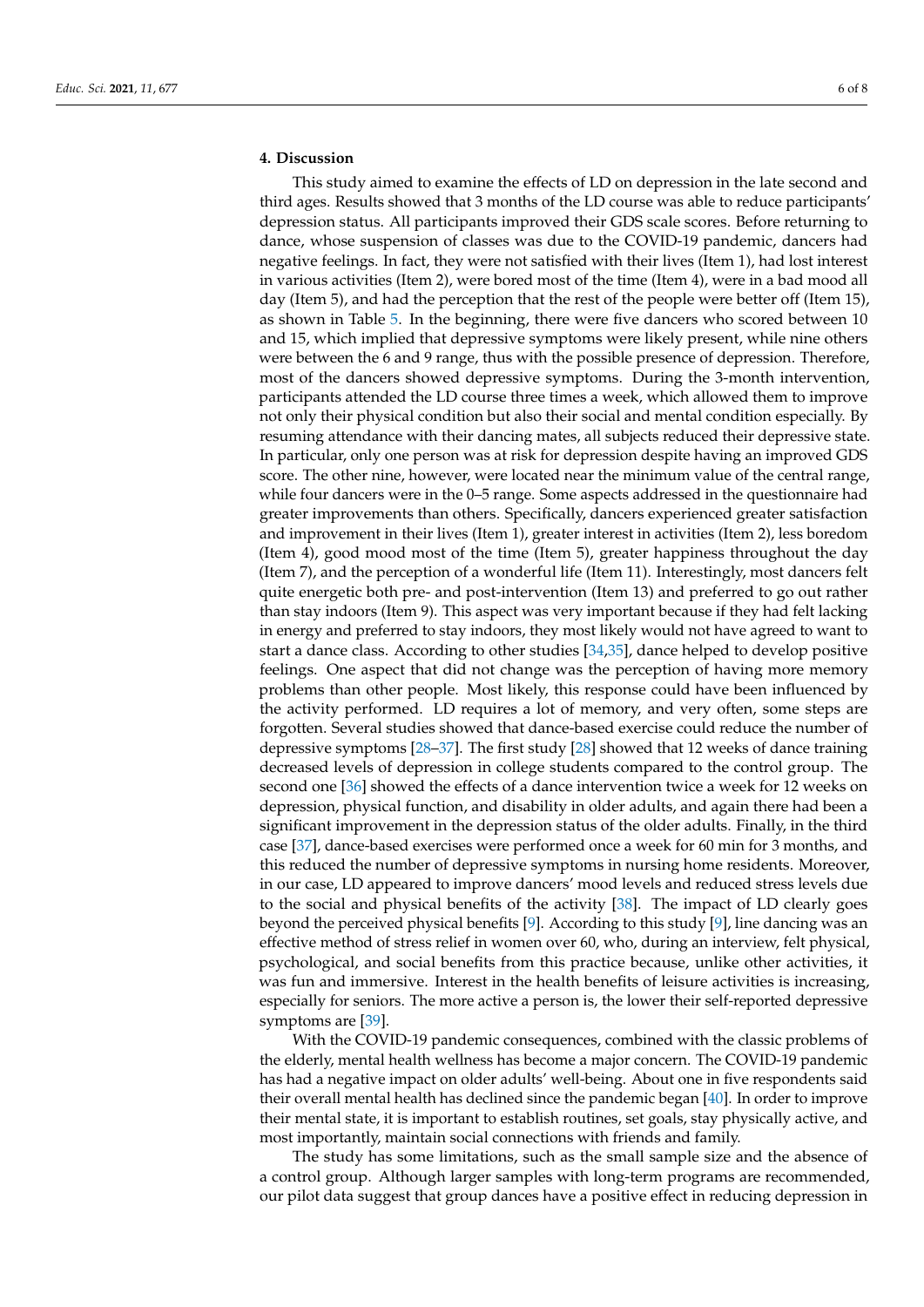older adults. Future research could consider involving a control group and perhaps extend the intervention period to see the long-term effects. This study has sensible implications for instructors and physicians who are tasked with recommending activities designed to promote the well-being of older adults and to try to engage them in activities that act on not only the physical but also the social and mental spheres. According to a study, failures to increase population levels of physical activity in the elderly may be explained by an overly focused approach on the health benefits of activity, when in fact, one should focus on the elderly population's life satisfaction, sense of purpose, and sense of accomplishment [\[41\]](#page-7-28).

### **5. Conclusions**

Three months of LD classes were effective in reducing the depression status of secondand third-age dancers. Specifically, the biggest changes concerned a greater satisfaction and improvement in their lives, a greater interest in activities, less boredom, a good mood most of the time, greater happiness throughout the day, and the perception of a wonderful life (Item 11). Both before and after the study, the dancers felt energetic and preferred to go out rather than stay home, which may have allowed them to take part in the dance classes independently. Another aspect that did not change was the perception of having memory problems, which could be influenced by the discipline practiced, as group dances require a lot of memory. However, more work needs to be conducted on the mental and physical aspects to observe the long-term effects of this discipline.

**Author Contributions:** S.A.: software, formal analysis, investigation, resources, data curation, writing—original draft preparation. G.R.: conceptualization, methodology, supervision, writing review and editing. All authors have read and agreed to the published version of the manuscript.

**Funding:** This research received no external funding.

**Institutional Review Board Statement:** The study was conducted according to the guidelines of the Declaration of Helsinki.

**Informed Consent Statement:** Informed consent was obtained from all subjects involved in the study.

**Data Availability Statement:** Not applicable.

**Conflicts of Interest:** The authors declare no conflict of interest.

### **References**

- <span id="page-6-0"></span>1. Capone, R. *Ballare Danzare. Teoria e Tecnica di Danza Sportiva. Regole Generali e Consigli Pratici*; Gremese Editore: Rome, Italy, 2006; p. 200.
- <span id="page-6-1"></span>2. Nied, R.J.; Franklin, B. Promoting and prescribing exercise for the elderly. *Am. Fam. Physician* **2002**, *65*, 419–426. [\[PubMed\]](http://www.ncbi.nlm.nih.gov/pubmed/11858624)
- <span id="page-6-2"></span>3. American College of Sports Medicine Position Stand. Exercise and physical activity for older adults. *Med. Sci. Sports Exerc.* **1998**, *30*, 992–1008.
- <span id="page-6-3"></span>4. Vita, A.J.; Terry, R.B.; Hubert, H.B.; Fries, J.F. Aging, health risks, and cumulative disability. *N. Engl. J. Med.* **1998**, *338*, 1035–1041. [\[CrossRef\]](http://doi.org/10.1056/NEJM199804093381506) [\[PubMed\]](http://www.ncbi.nlm.nih.gov/pubmed/9535669)
- <span id="page-6-4"></span>5. Istat. Le Condizioni di Salute Della Popolazione Anziana in Italia. Anno 2019. Available online: [https://www.istat.it/it/files//2](https://www.istat.it/it/files//2021/07/Report-anziani-2019.pdf) [021/07/Report-anziani-2019.pdf](https://www.istat.it/it/files//2021/07/Report-anziani-2019.pdf) (accessed on 5 October 2021).
- <span id="page-6-5"></span>6. WHO. Ageing and Health. 4 October 2021. Available online: [https://www.who.int/news-room/fact-sheets/detail/ageing-and](https://www.who.int/news-room/fact-sheets/detail/ageing-and-health)[health](https://www.who.int/news-room/fact-sheets/detail/ageing-and-health) (accessed on 5 October 2021).
- <span id="page-6-6"></span>7. WHO. *Physical Activity Strategy for the WHO European Region 2016–2025*; WHO Regional Office for Europe: Vilnus, Lithuania, 2015. Available online: [https://www.euro.who.int/\\_\\_data/assets/pdf\\_file/0010/282961/65wd09e\\_PhysicalActivityStrategy\\_](https://www.euro.who.int/__data/assets/pdf_file/0010/282961/65wd09e_PhysicalActivityStrategy_150474.pdf) [150474.pdf](https://www.euro.who.int/__data/assets/pdf_file/0010/282961/65wd09e_PhysicalActivityStrategy_150474.pdf) (accessed on 5 October 2021).
- <span id="page-6-7"></span>8. Bennett, C.G.; Hackney, M.E. Effects of line dancing on physical function and perceived limitation in older adults with selfreported mobility limitations. *Disabil. Rehabil.* **2018**, *40*, 1259–1265. [\[CrossRef\]](http://doi.org/10.1080/09638288.2017.1294207)
- <span id="page-6-8"></span>9. Nadasen, K. Life without line dancing and the other activities would be too dreadful to imagine: An increase in social activity for older women. *J. Women Aging* **2008**, *20*, 329–342. [\[CrossRef\]](http://doi.org/10.1080/08952840801985060) [\[PubMed\]](http://www.ncbi.nlm.nih.gov/pubmed/18983115)
- <span id="page-6-9"></span>10. Altavilla, G.; D' Elia, F.; Raiola, G. A brief review of the effects of physical activity in subjects with cardiovascular disease: An interpretative key. *Sport Mont.* **2018**, *16*, 103–106. [\[CrossRef\]](http://doi.org/10.26773/smj.181018)
- <span id="page-6-10"></span>11. D' Isanto, T.; Manna, A.; Altavilla, G. Health and physical activity. *Sport Sci.* **2017**, *10*, 100–105.
- <span id="page-6-11"></span>12. Behrman, S.; Ebmeier, K.P. Can exercise prevent cognitive decline? *Practitioner* **2014**, *258*, 17–21.